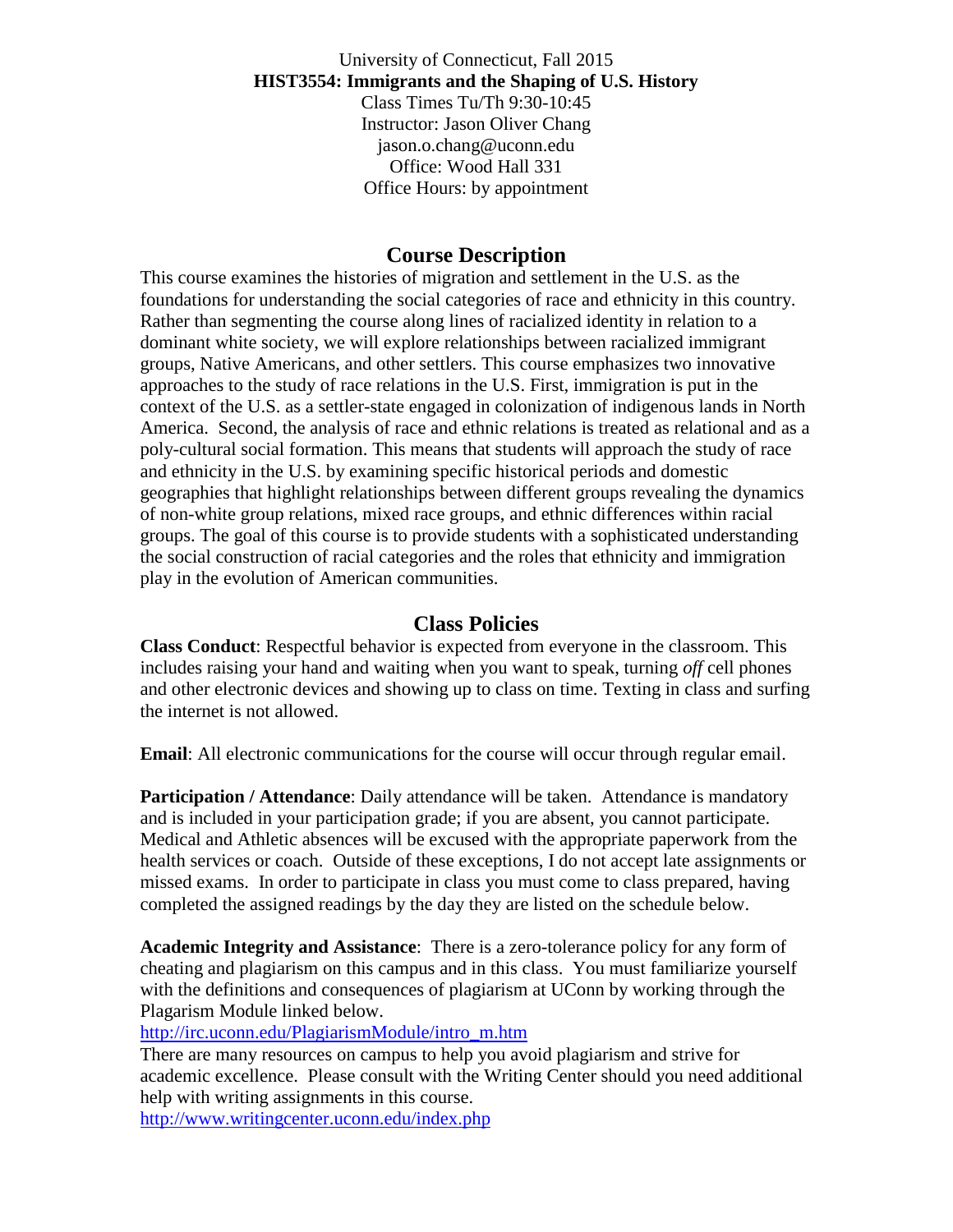**Students with Disabilities**: I will do all in my power to make the appropriate accommodations for students with documented disabilities. This requires clear communication so I urge you to consult with The Center for Students with Disabilities to acquire the necessary paperwork. Please see the following website for more information. <http://www.csd.uconn.edu/>

## **Grading**

- 1. [20%] HistoryPin Assignments
- 2. [20%] Midterm Exam
- 3. [30%] Final Exam
- 4. [15%] Attendance
- 5. [15%] Participation

All assignments and exams will be graded according to structured rubrics. The rubric method of grading is designed to create consistency between individuals and to communicate clear learning objectives.

## **Required Text**

Spickard, P. (2007). Almost All Aliens: Immigration, Race, and Colonialism in American History and Identity. New York, Routledge.